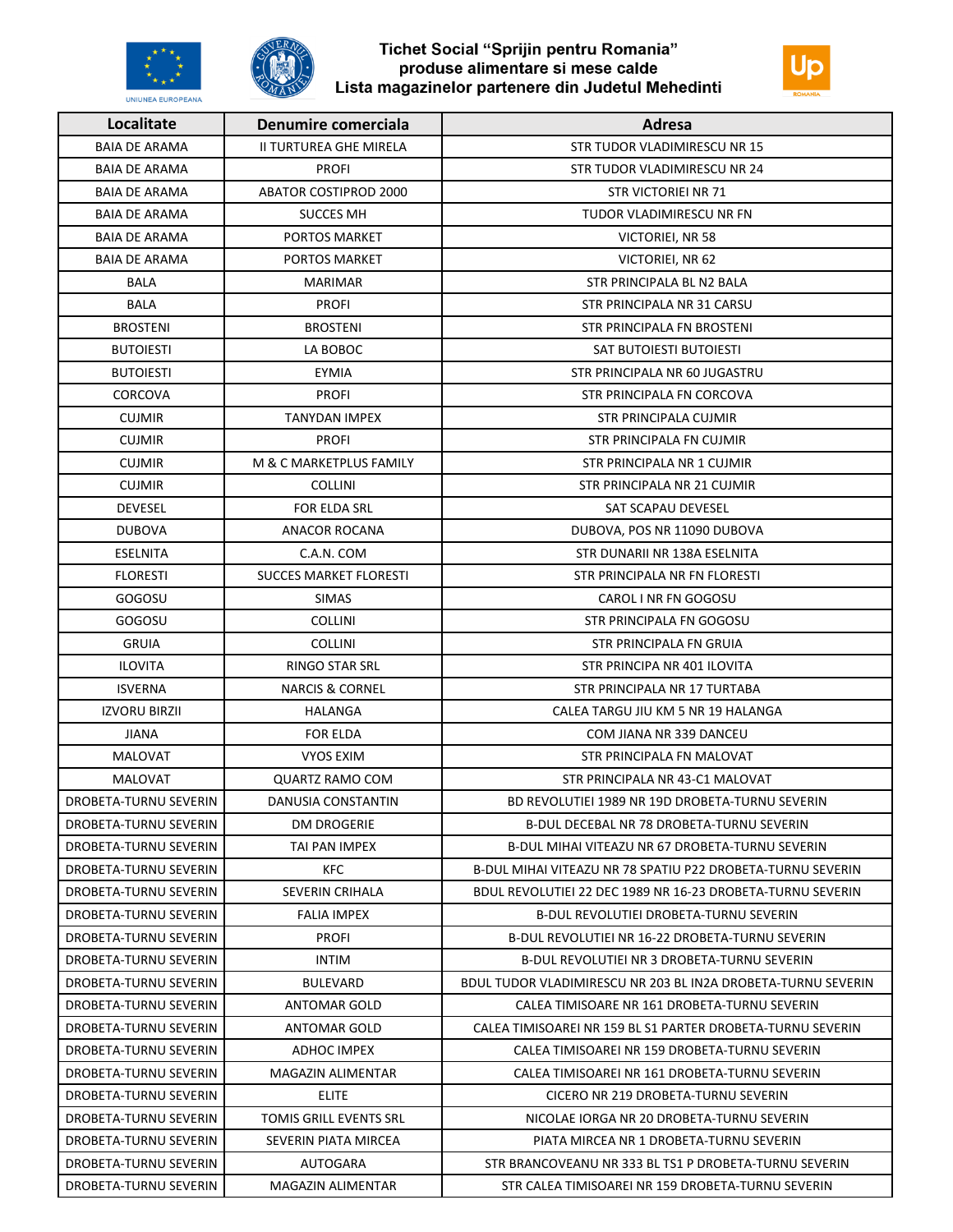

**UNIUNEA EUROPEANA** 

## Tichet Social "Sprijin pentru Romania" produse alimentare si mese calde Lista magazinelor partenere din Judetul Mehedinti



| Localitate            | Denumire comerciala       | Adresa                                                        |
|-----------------------|---------------------------|---------------------------------------------------------------|
| DROBETA-TURNU SEVERIN | <b>ELFISH IMPEX</b>       | STR CICERO NR 113 BL S 12 DROBETA TURNU SEVERIN               |
| DROBETA-TURNU SEVERIN | <b>CORA</b>               | STR CONSTRUCTORULUI NR 1 DROBETA-TURNU SEVERIN                |
| DROBETA-TURNU SEVERIN | ROMANIA HYPERMARCHE SA    | STR CONSTRUCTORULUI NR 1 DROBETA-TURNU SEVERIN                |
| DROBETA-TURNU SEVERIN | DONA 428 DR TR SEVERIN 2  | STR CRISAN BL Z6A1 SC 3 PARTER DROBETA-TURNU SEVERIN          |
| DROBETA-TURNU SEVERIN | <b>FOR ELDA</b>           | STR CRISAN NR 45 DROBETA-TURNU SEVERIN                        |
| DROBETA-TURNU SEVERIN | <b>PROFI</b>              | STR CRISAN NR 62 BL Z6A1 DROBETA-TURNU SEVERIN                |
| DROBETA-TURNU SEVERIN | CRISAN                    | STR CRISAN NR 62 DROBETA-TURNU SEVERIN                        |
| DROBETA-TURNU SEVERIN | <b>PROFI</b>              | STR CRISAN NR 76 DROBETA-TURNU SEVERIN                        |
| DROBETA-TURNU SEVERIN | <b>KRIPTON</b>            | STR CRISAN NR 8 DROBETA-TURNU SEVERIN                         |
| DROBETA-TURNU SEVERIN | <b>FOR ELDA</b>           | STR CRISAN NR 80 A DROBETA-TURNU SEVERIN                      |
| DROBETA-TURNU SEVERIN | SEVERIN CRISAN            | STR CRISAN NR 84 BL S1 PARTER AP 2 DROBETA-TURNU SEVERIN      |
| DROBETA-TURNU SEVERIN | <b>SONEA TRANS</b>        | STR GHE DOJA NR 2 DROBETA-TURNU SEVERIN                       |
| DROBETA-TURNU SEVERIN | <b>GEMASOTI COM</b>       | STR HORATIU NR 40 DROBETA TURNU SEVERIN                       |
| DROBETA-TURNU SEVERIN | <b>FOR ELDA</b>           | STR I MANIU NR 26 BL 1 DROBETA-TURNU SEVERIN                  |
| DROBETA-TURNU SEVERIN | <b>COLLINI</b>            | STR INDEPENDENTEI NR 2A SC D DROBETA-TURNU SEVERIN            |
| DROBETA-TURNU SEVERIN | <b>SEVERIN MEVA</b>       | STR INDEPENDENTEI NR 49 BL KM1 AP 3 DROBETA-TURNU SEVERIN     |
| DROBETA-TURNU SEVERIN | <b>INDEPENDENTEI</b>      | STR INDEPENDENTEI NR 49 DROBETA-TURNU SEVERIN                 |
| DROBETA-TURNU SEVERIN | <b>PROFI</b>              | STR IULIU MANIU NR 3B DROBETA-TURNU SEVERIN                   |
| DROBETA-TURNU SEVERIN | <b>COLLINI</b>            | STR LAZAR NR 5A PARTER DROBETA-TURNU SEVERIN                  |
| DROBETA-TURNU SEVERIN | <b>VILA NEST</b>          | STR MATEI VASILESCU NR 19 DROBETA-TURNU SEVERIN               |
| DROBETA-TURNU SEVERIN | DONA 117 TURNU SEVERIN    | STR MIHAI VITEAZU NR 10 BLOC M12 PARTER DROBETA-TURNU SEVERIN |
| DROBETA-TURNU SEVERIN | <b>FOR ELDA</b>           | STR MIRCEA CEL BATRAN NR 11 DROBETA-TURNU SEVERIN             |
| DROBETA-TURNU SEVERIN | <b>INTIM</b>              | STR N POMPILIU NR 19 DROBETA-TURNU SEVERIN                    |
| DROBETA-TURNU SEVERIN | <b>POMPILIU</b>           | STR N POMPILIU NR 19 DROBETA-TURNU SEVERIN                    |
| DROBETA-TURNU SEVERIN | <b>PROFI</b>              | STR NUMA POMPILIU NR 1 DROBETA-TURNU SEVERIN                  |
| DROBETA-TURNU SEVERIN | <b>FALIA IMPEX</b>        | STR NUMA POMPILIU NR 5 DROBETA-TURNU SEVERIN                  |
| DROBETA-TURNU SEVERIN | VYOS EXIM                 | STR NUMA POMPILIU NR 6 DROBETA TURNU SEVERIN                  |
| DROBETA-TURNU SEVERIN | FALIA                     | STR PIATA CENTRALA DROBETA-TURNU SEVERIN                      |
| DROBETA-TURNU SEVERIN | <b>FALIA IMPEX</b>        | STR PIETEI DROBETA-TURNU SEVERIN                              |
| DROBETA-TURNU SEVERIN | <b>FOR ELDA</b>           | STR RAHOVEI NR 4 DROBETA-TURNU SEVERIN                        |
| DROBETA-TURNU SEVERIN | VYOS EXIM                 | STR RETEZAT NR 69 DROBETA-TURNU SEVERIN                       |
| DROBETA-TURNU SEVERIN | FOR ELDA                  | STR REVOLUTIEI 1989 NR 25 BL A 1 DROBETA-TURNU SEVERIN        |
| DROBETA-TURNU SEVERIN | PENTAGON                  | STR TOPOLNITEI NR 2 BL G1 SC 1 DROBETA-TURNU SEVERIN          |
| DROBETA-TURNU SEVERIN | PENNY MARKET              | STR TOPOLNITEI NR 8 DROBETA TURNU SEVERIN                     |
| DROBETA-TURNU SEVERIN | <b>PROFI</b>              | STR TRAIAN NR 203 DROBETA-TURNU SEVERIN                       |
| DROBETA-TURNU SEVERIN | <b>PROFI</b>              | STR TUDOR VLADIMIRESCU NR 106A DROBETA-TURNU SEVERIN          |
| DROBETA-TURNU SEVERIN | <b>PROFI</b>              | STR TUDOR VLADIMIRESCU NR 113 DROBETA-TURNU SEVERIN           |
| DROBETA-TURNU SEVERIN | <b>PROFI</b>              | STR VASILE ALECSANDRI NR 32 DROBETA-TURNU SEVERIN             |
| DROBETA-TURNU SEVERIN | PENNY MARKET              | STR WALTER MARACINEANU NR 2 DROBETA TURNU SEVERIN             |
| DROBETA-TURNU SEVERIN | <b>PROFI</b>              | STR WALTER MARACINEANU NR 6 DROBETA-TURNU SEVERIN             |
| DROBETA-TURNU SEVERIN | PROFI ROM FOOD SRL        | STR. ANGHEL SALIGNY NR 51 DROBETA-TURNU SEVERIN               |
| DROBETA-TURNU SEVERIN | <b>PROFI ROM FOOD SRL</b> | STR. THEODOR COSTESCU NR 1-5 DROBETA-TURNU SEVERIN            |
| DROBETA-TURNU SEVERIN | G.E.A MALY                | TRAIAN NR 11 DROBETA-TURNU SEVERIN                            |
| MUNICIPIUL ORSOVA     | <b>IREUPS</b>             | STR 1 DECEMBRIE NR 6 ORSOVA                                   |
| MUNICIPIUL ORSOVA     | SIRBU ORSOVA              | <b>STR BANATULUI ORSOVA</b>                                   |
| MUNICIPIUL ORSOVA     | <b>PROFI</b>              | STR CERNEI NR 67 ORSOVA                                       |
| MUNICIPIUL ORSOVA     | <b>COLLINI</b>            | STR CRIZANTEMELOR NR 2B ORSOVA                                |